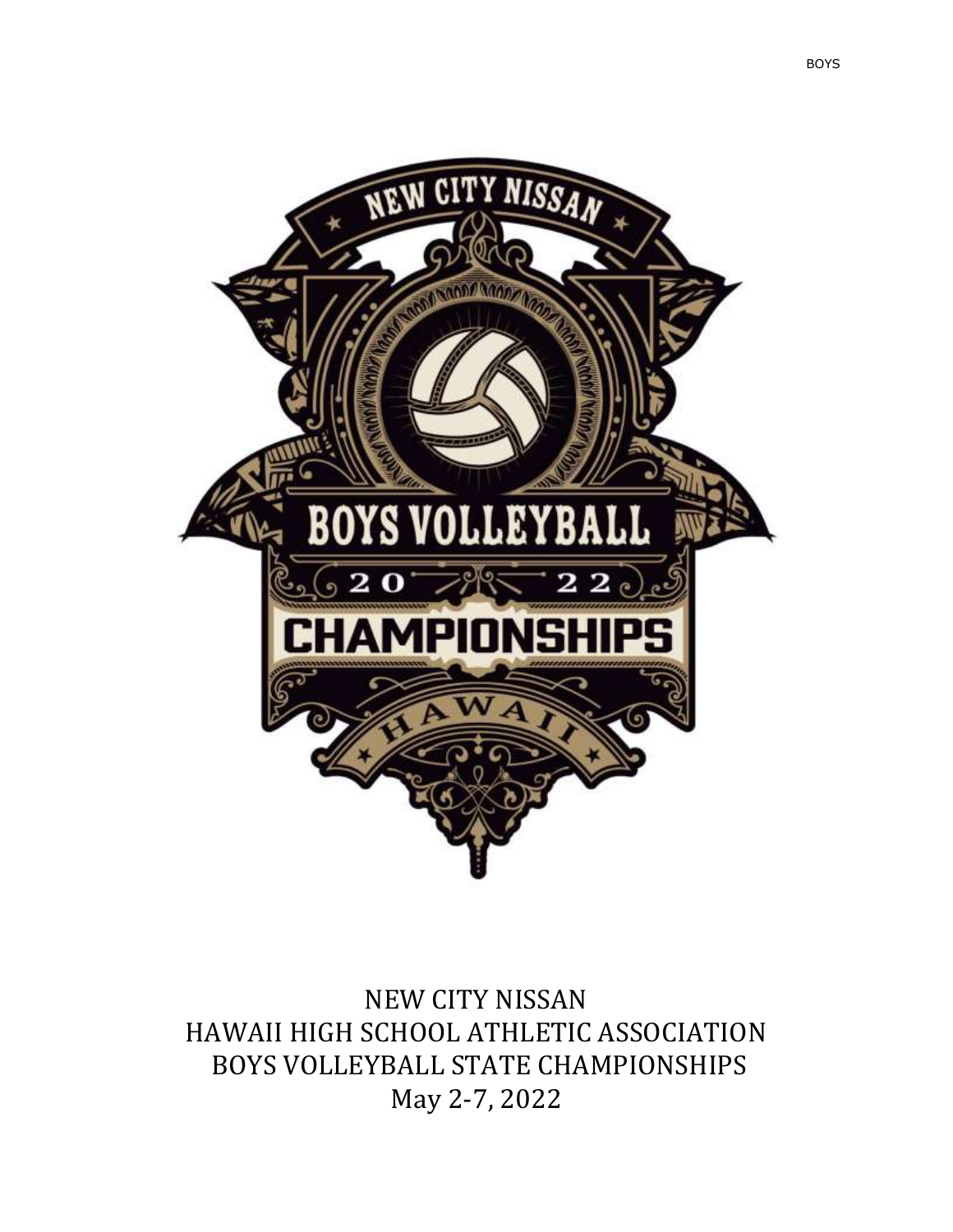## NEW CITY NISSAN / HHSAA **BOYS VOLLEYBALL STATE CHAMPIONSHIPS** May 2-7, 2022

# HAWAII HIGH SCHOOL ATHLETIC ASSOCIATION

# **TOURNAMENT COMMITTEE**

# **SPECIAL THANKS**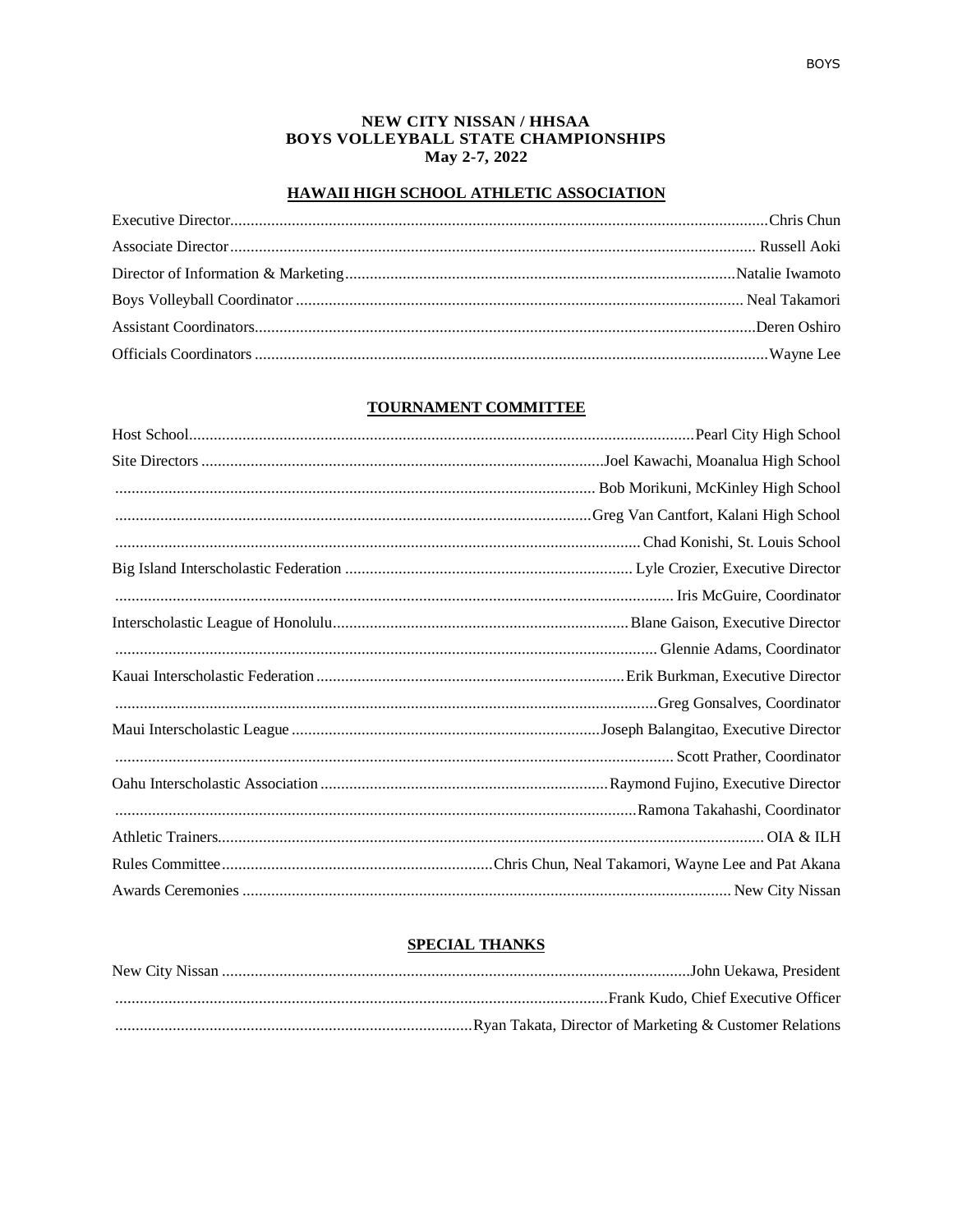# **NEW CITY NISSAN / HHSAA BOYS VOLLEYBALL STATE CHAMPIONSHIPS May 2-7, 2022**

## **TOURNAMENT INFORMATION**

# **I. TOURNAMENT REPRESENTATION**

Current league representation as of 04/5/2022:

|              | <b>BOYS</b>                             |   |  |
|--------------|-----------------------------------------|---|--|
|              | <b>DIVISION I</b><br><b>DIVISION II</b> |   |  |
| <b>OIA</b>   | հ                                       | າ |  |
| <b>ILH</b>   | 2                                       |   |  |
| <b>BIIF</b>  |                                         |   |  |
| <b>MIL</b>   | C                                       |   |  |
| <b>KIF</b>   |                                         |   |  |
| <b>TOTAL</b> | 12                                      |   |  |

# **II. TOURNAMENT SCHEDULE**

# **DIVISION I**

| DAY 1: MONDAY, May 2, 2022                     |          |                              |                             |
|------------------------------------------------|----------|------------------------------|-----------------------------|
| <b>MATCH NO.</b><br><b>TIME</b><br><b>SITE</b> |          | <b>MATCH NOTE</b>            |                             |
|                                                | TBD      | Oahu site TBD                |                             |
|                                                | TBD      | Oahu site TBD                | <b>First Round Matches</b>  |
|                                                | TBD      | Hilo site TBD                |                             |
|                                                | TBD      | Maui site TBD                |                             |
|                                                |          | DAY 2: THURSDAY, MAY 5, 2022 |                             |
|                                                | 5:00 PM  | Moanalua High                |                             |
|                                                | 7:00 PM  |                              | <b>Quarterfinal Matches</b> |
|                                                | 5:00 PM  | <b>McKinley High</b>         |                             |
|                                                | 7:00 PM  |                              |                             |
| DAY 3: FRIDAY, MAY 6, 2022                     |          |                              |                             |
|                                                | 5:00 PM  | <b>McKinley High</b>         | <b>Consolation Matches</b>  |
|                                                | 6:30 PM  |                              |                             |
|                                                | 5:00 PM  | Moanalua High                | <b>Semifinal Matches</b>    |
|                                                | 7:00 PM  |                              |                             |
| DAY 4: SATURDAY, MAY 6, 2022                   |          |                              |                             |
|                                                | 12:30 PM |                              | 5 <sup>th</sup> Place       |
|                                                | 3:30 PM  | <b>Blaisdell Arena</b>       | 3rd Place                   |
|                                                | 7:00 PM  |                              | Championship                |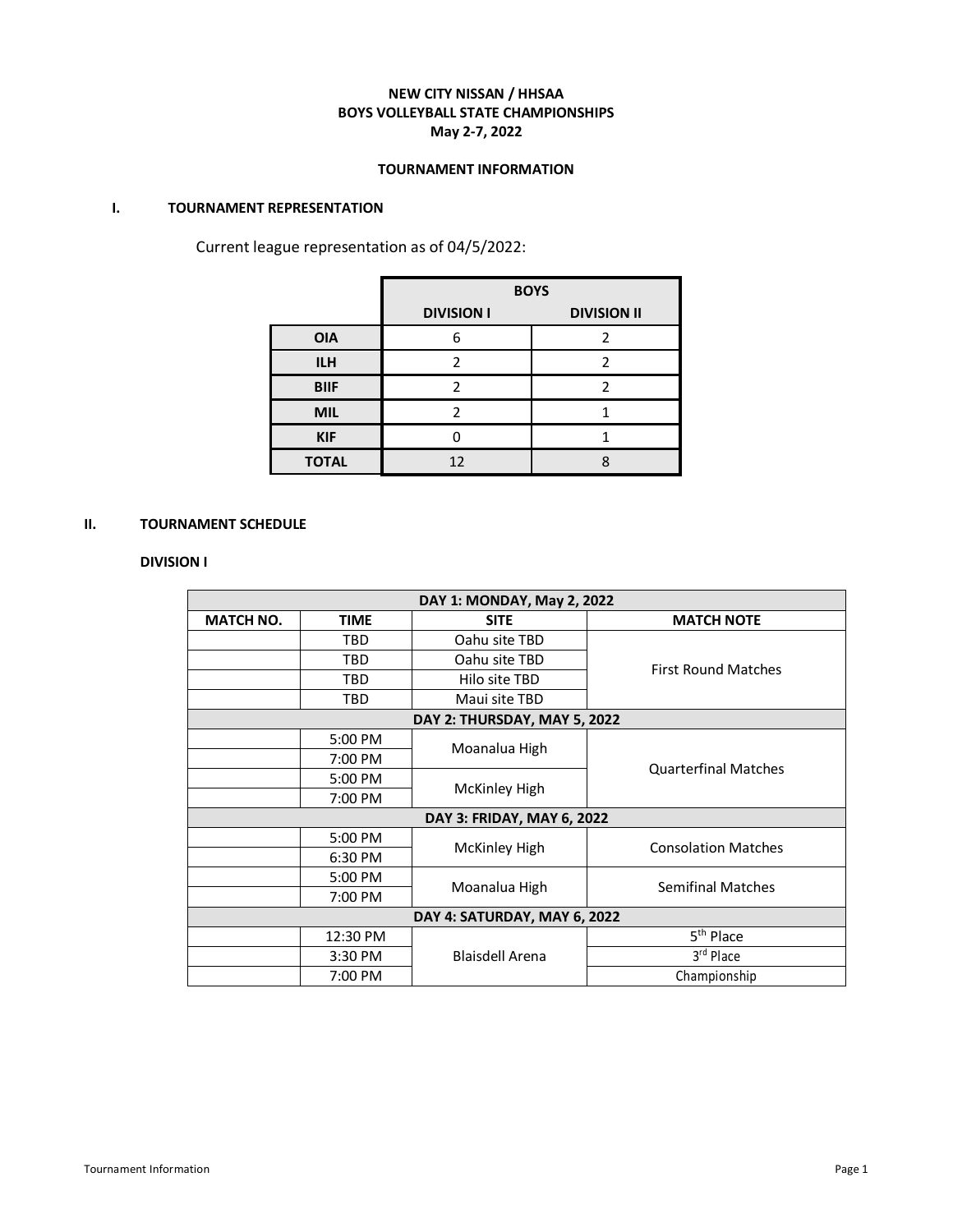## **DIVISION II**

| DAY 1: THURSDAY, MAY 5, 2022    |          |                        |                             |  |
|---------------------------------|----------|------------------------|-----------------------------|--|
| <b>MATCH NO.</b><br><b>TIME</b> |          | <b>SITE</b>            | <b>MATCH NOTE</b>           |  |
|                                 | 5:00 PM  |                        |                             |  |
|                                 | 7:00 PM  | Kalani High            | <b>Quarterfinal Matches</b> |  |
|                                 | 5:00 PM  |                        |                             |  |
|                                 | 7:00 PM  | St. Louis              |                             |  |
| DAY 2: FRIDAY, MAY 6, 2022      |          |                        |                             |  |
|                                 | 5:00 PM  | St. Louis              | <b>Consolation Matches</b>  |  |
|                                 | 6:30 PM  |                        |                             |  |
|                                 | 5:00 PM  | Kalani                 | <b>Semifinal Matches</b>    |  |
|                                 | 7:00 PM  |                        |                             |  |
| DAY 3: SATURDAY, MAY 7, 2022    |          |                        |                             |  |
|                                 | 11:00 AM | <b>Blaisdell Arena</b> | 5 <sup>th</sup> Place       |  |
|                                 | 2:00 PM  |                        | 3rd Place                   |  |
|                                 | 5:00 PM  |                        | Championship                |  |

### **III. ROSTERS, TEAM PICTURES & PHOTO CAPTION**

Schools with teams that have secured or are in contention for a tournament berth are required to submit team rosters via e-mail t[o roster@hhsaa.org.](mailto:roster@hhsaa.org)

#### **DEADLINE: WEDNESDAY, APRIL 27, 2022, NOON**

## **IV. COACHES' MEETINGS**

There will be no coaches meeting. Tournament information will be sent to coaches via e-mail.

# **V. CODE-OF-CONDUCT**

- A. The coach shall have direct responsibility for the conduct of team members prior to, during, and after tournament competition (in the hotel, in public, at the tournament, transportation to and from sites).
- B. The HHSAA Executive Director may establish a common curfew hour as needed.
- C. The drinking of alcoholic beverages, smoking, drug use, loud, unruly or destructive behavior will not be tolerated.
- D. Coaches are requested to inform their athletes of hotel rules and regulations. Please emphasize the importance of appropriate conduct and behavior and consideration for other guests at the hotel. Schools and students will be charged for damages incurred by them at the hotel.
- E. It is recommended that schools inform parents regarding Code-of-Conduct in writing.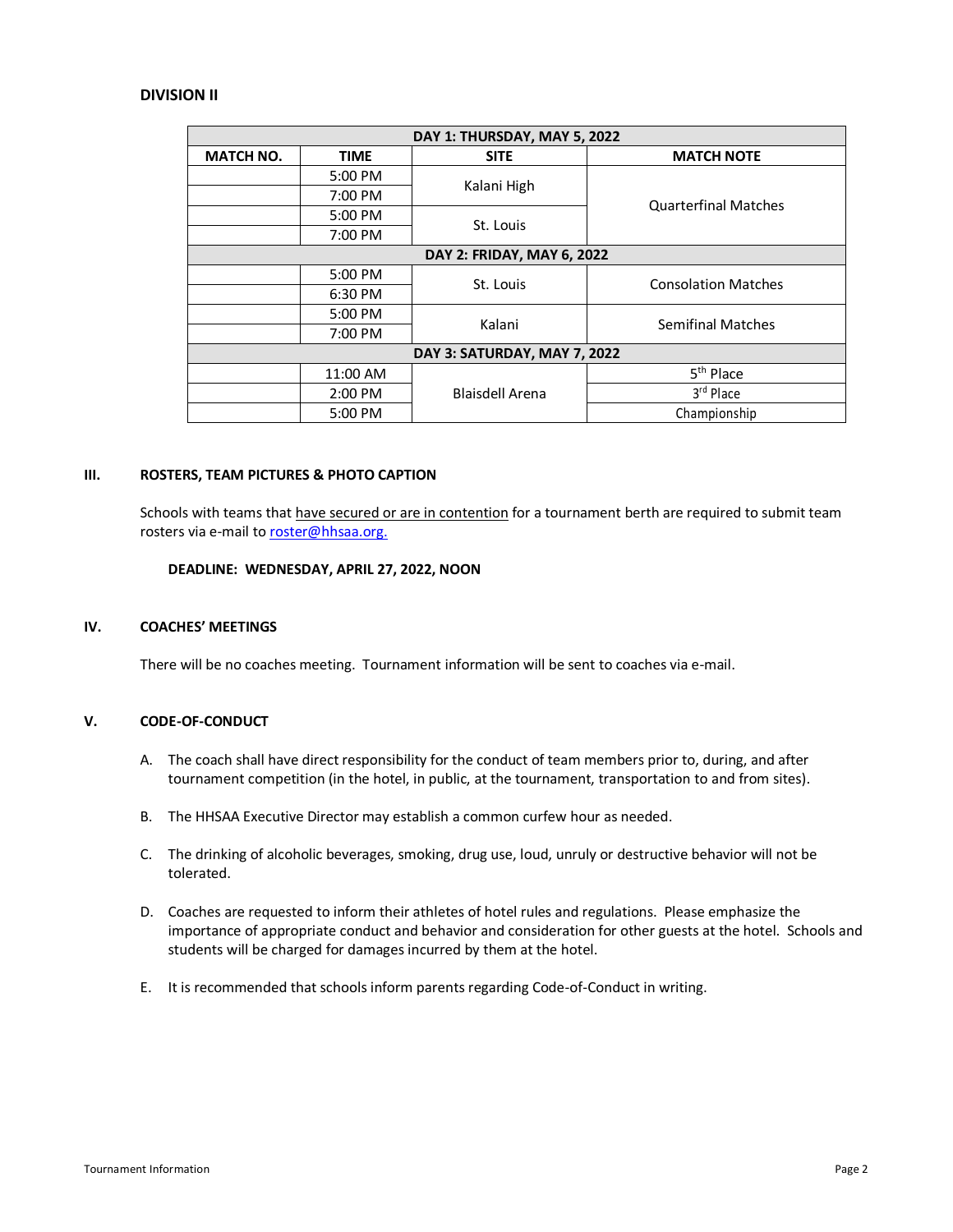#### **VOLLEYBALL**

#### I. SPECIFIC OBJECTIVES

- A. To select state volleyball champions for boys and girls through tournament competition.
- B. To recognize the combined efforts of all the participating teams in the tournament.
- C. To encourage the highest principles and standards of general behavior.
- D. To emphasize respect for opponents relative to organized cheering activities.
- E. To promote the highest principles of citizenship in tournament games.

#### II. OFFICIALS

- A. Qualifications
	- 1. Evidence of having passed the National Federation Volleyball Rules Examination.
	- 2. Officials are required to have officiated in league matches during the current season in order to qualify for the state tournament.
- B. Selection and Assignment
	- 1. The Sport Coordinator and the league Executive Directors shall select the tournament officials with the approval of the HHSAA Executive Director.
	- 2. The Sport Coordinator and the Volleyball Officials Coordinator shall prepare the scheduling of officials for all tournament matches. For the championship matches, four linesmen, one umpire, one referee, one scorer and one assistant scorekeeper shall be assigned. Matches preceding the championship matches shall have two linesmen.
- C. Financial Allowance

All officials shall be compensated in accordance with HHSAA rates.

D. Uniform

All state tournament officials/umpires shall wear uniforms in accordance with their sport's NFHS rules/guidelines/recommendations. In the absence of any NFHS rules/guidelines/recommendations, the sport's HHSAA Sport Coordinator shall have the final say as to the appropriateness of a state tournament official's/umpire's uniform.

## III. ELIGIBILITY

A. Each participant must be eligible under the rules of his/her league and also under the requirements as specified by HHSAA.

## IV. RULES GOVERNING TOURNAMENT

- A. National Federation volleyball rules shall govern the tournament, with HHSAA modifications as needed.
	- 1. Consolation Bracket match format to be two out of three games (no point cap). No time limit and no point cap on the third set (15 points). (Rev. 6/2012)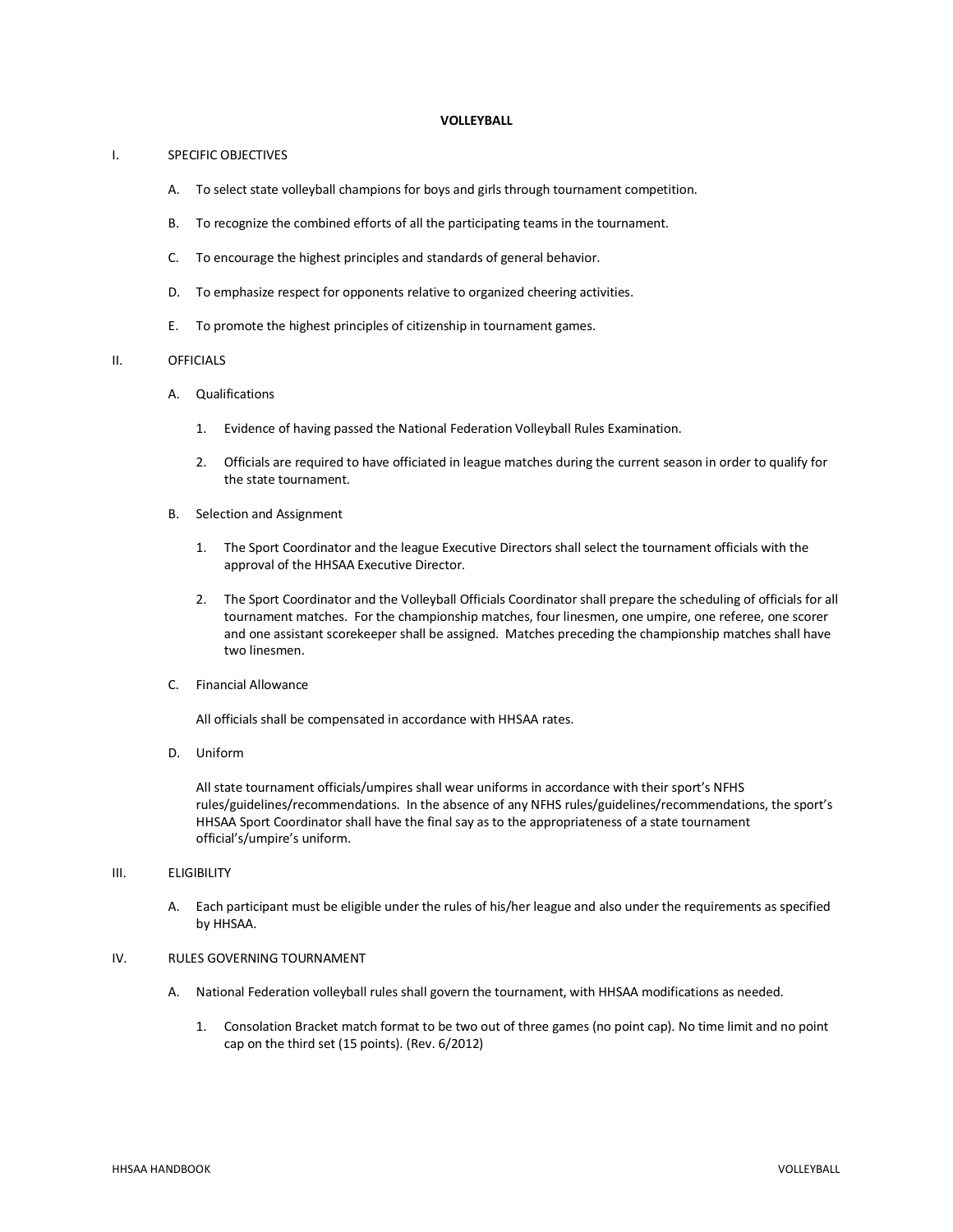- B. Interpretations and Appeals
	- 1. Decisions concerning facts—Decisions by officials concerning facts are final and not subject to protest.
	- 2. Rule interpretation disagreement—If a playing captain or head coach disagrees with the interpretation of a rule, he/she may call this to the attention of the referee, but must do so immediately.
	- 3. Inform referee and committee of appeals—When a coach plans to appeal the interpretation of a rule, he/she shall immediately inform the referee and through some representative present the protest and facts to the proper committee. The referees will make an immediate decision or let the Officials' Coordinator make the decision and it will be final.

#### V. TOURNAMENT REPRESENTATION

- A. Number of Participating Teams in League Number of Teams in --------------------------------------------------- X State Tournament Number of Participating Teams in State
- B. Pac-Five teams are eligible to participate in the following HHSAA state tournaments: baseball, canoe paddling, cheerleading, football, soccer, softball, and girls water polo.
- C. For team-only state tournaments, a combination team shall be counted in the league representation formula as long as one of the schools in the combination team has a minimum number of players, as follows:

Volleyball – 6, Football – 11, Softball – 9, Soccer – 11, Basketball – 5, Baseball – 9, Canoe Paddling – 6, Water Polo – 7

D. For team-only state tournaments, if a combination team qualifies for a state tournament, only players from one of the schools with the above listed minimum number shall be allowed to participate in the state tournament.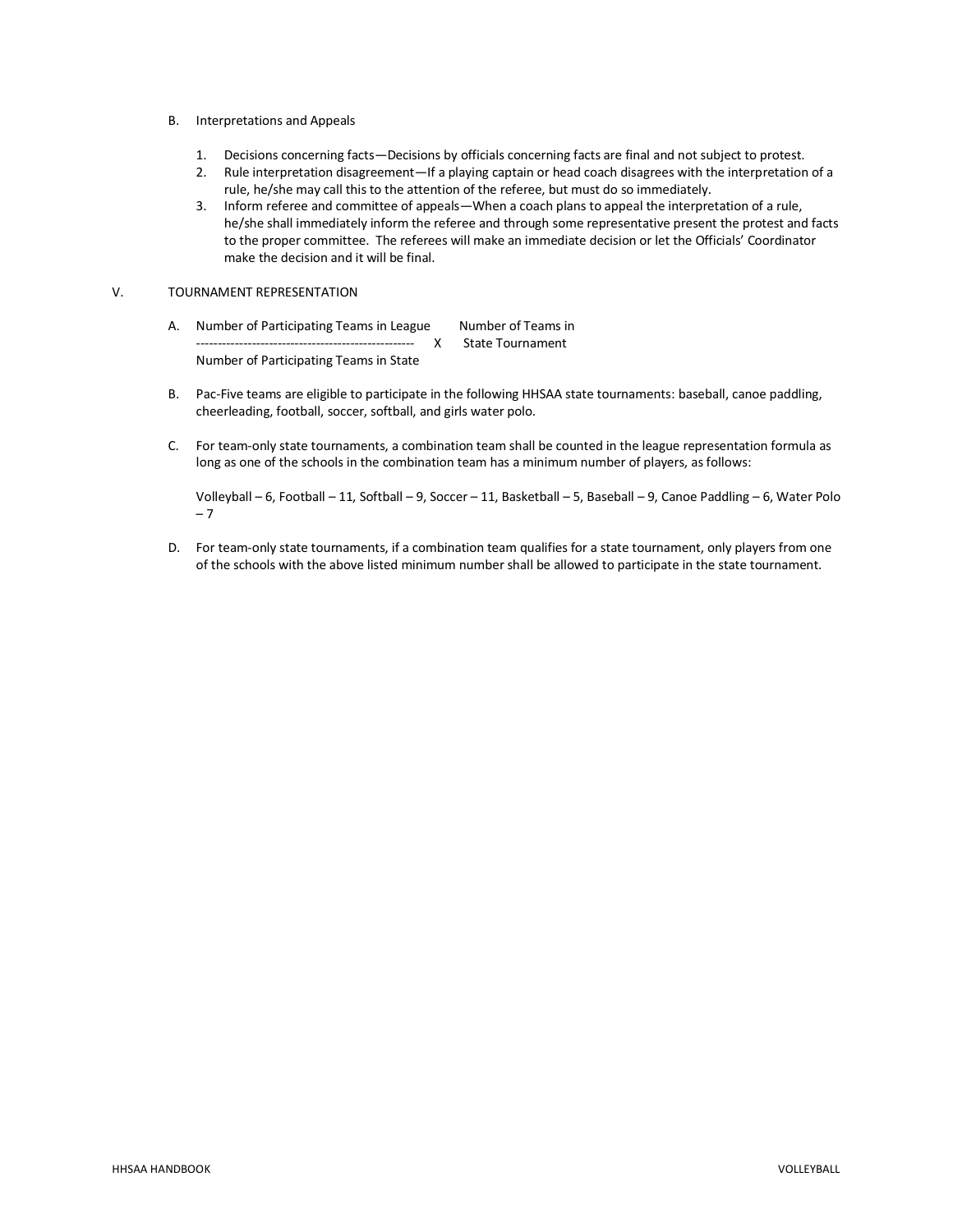### VI. TOURNAMENT FORMAT

A. BOYS AND GIRLS DIVISION I

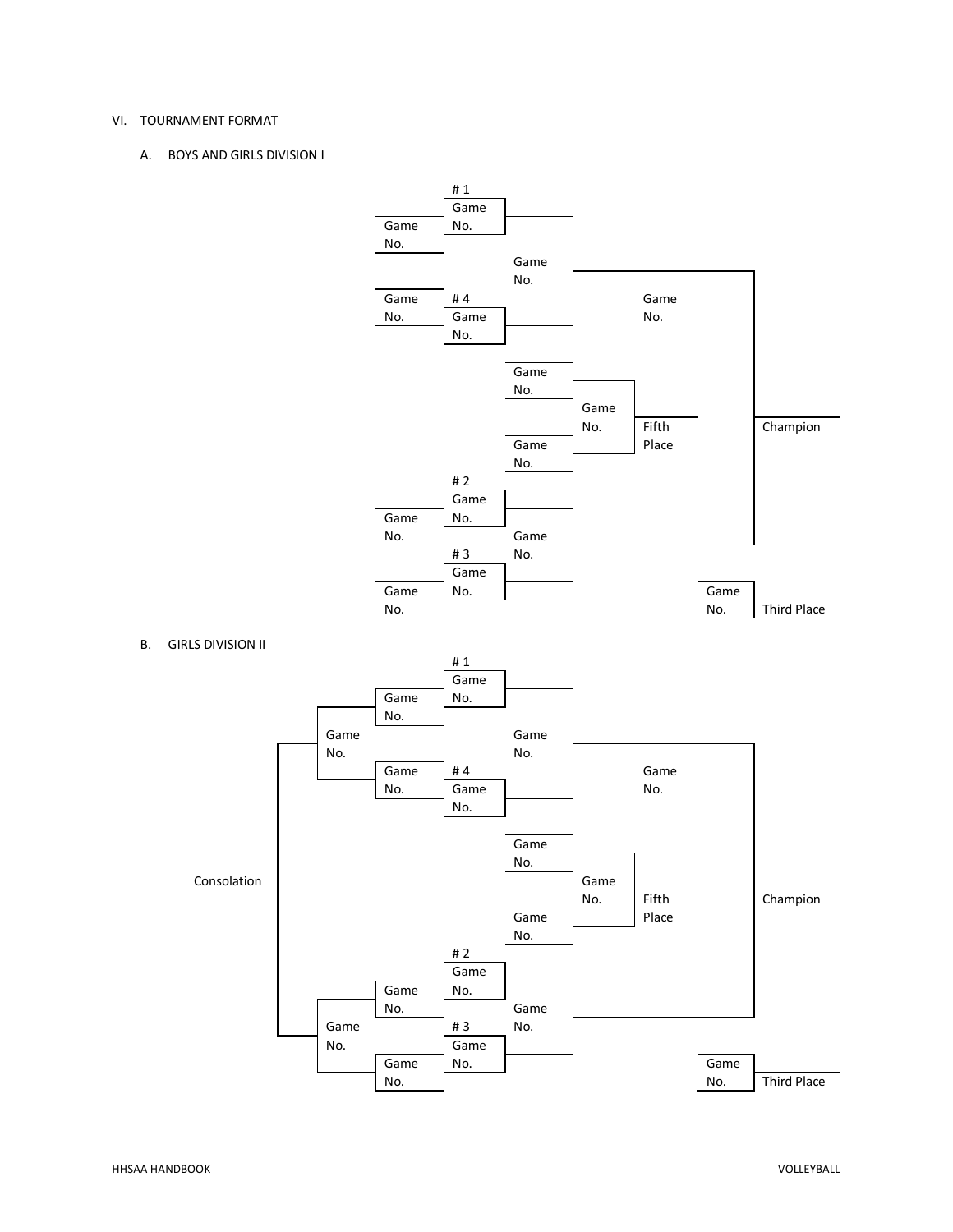## C. BOYS DIVISION II



## VII. SIZE OF TEAM IN TOURNAMENT

Schools may bring an unlimited number of players accompanied by authorized coaches. Names of coaches and players must be listed on the official tournament roster form.

# VIII. SEEDING / PAIRING

(Rev. 6/2012)

- A. Seeding/Pairings shall be done by the Tournament Seeding/Pairing Committee.
	- 1. HHSAA Executive Director, Chairperson
	- 2. Sport Coordinators
	- 3. Tournament Director
	- 4. Others as selected by the Sport Coordinator
- B. Seed the league champions.
- C. Place the league's 2<sup>nd</sup> representative in the opposite half bracket based on league champion's seed. EXAMPLE: The state's top seeded league will place their  $2^{nd}$  representative in the same quarter bracket as the state's  $3^{rd}$ seed.)
- D. Place the league's  $3^{rd}$  representative in the opposite quarter bracket of the league's  $2^{nd}$  representative.
- E. Place the league's 4th representative in the same half bracket opposite quarter bracket from league champion.
- F. Place the league's 5<sup>th</sup> representative in the same quarter bracket as the league champion. If the bracket is full, place the 5<sup>th</sup> representative in the last remaining open slot.
- G. Place the league's  $6<sup>th</sup>$  representative in the only remaining slot.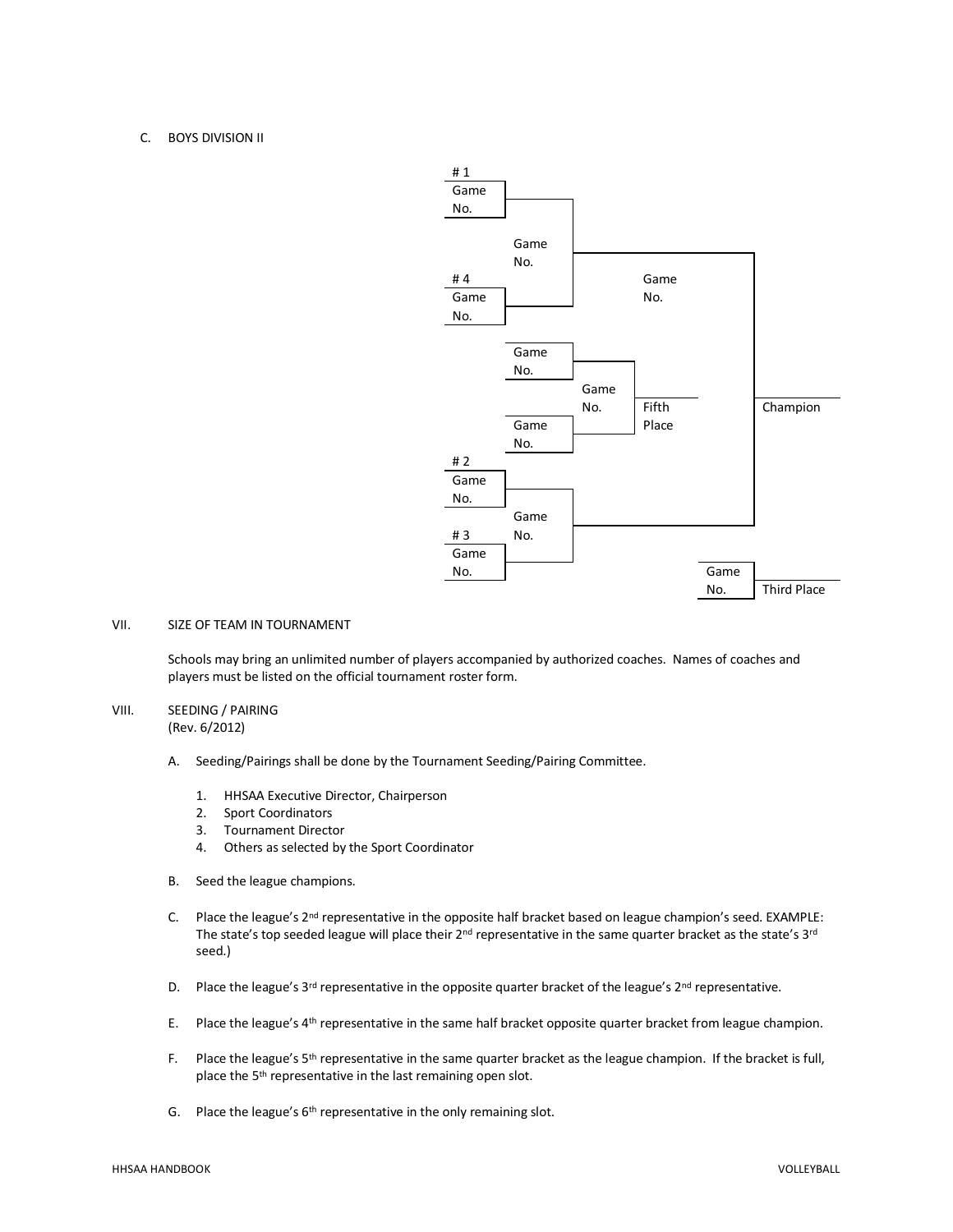#### IX. TOURNAMENT BALL

The official tournament ball shall be the Baden Perfection 15-0 (royal blue/white/grey).

#### X. UNIFORMS

- A. Identical school designated uniform.
- B. Shoes must be worn as part of the uniform.
- C. National Federation uniform rules to prevail.

#### XI. AWARDS AND TROPHIES

- A. Permanent trophies for boys and girls championship teams.
- B. Second place trophies for runner-up boys and girls teams.
- C. 15 medals for the championship team members.
- D. 15 medals for runner-up team members.
- E. Schools may order extra medals for team members at their own expense.

## XII. STATE TOURNAMENT DISQUALIFICATION RULE

Any student-athlete or coach disqualified before, during, or after a state tournament game/match/event for unsportsmanlike conduct, flagrant verbal misconduct, or flagrant physical misconduct shall be disqualified from his/her next scheduled state tournament game/match/event for that sport. The student-athlete or coach has the right to appeal any such disqualification to an appeals committee for the particular sport. Should a student-athlete or coach be disqualified from the final state tournament game/match/event for that sport, said disqualification shall **NOT** carry over to the following school year's state tournament for that sport. Instead, the student-athlete's or coach's league shall determine any appropriate penalty or sanction.

#### XIII. EVALUATION

An evaluation report and results of the tournament are to be submitted to the HHSAA Executive Director within two weeks after the tournament.

#### XIV. ADMISSION

| High School Sites:                               |          |
|--------------------------------------------------|----------|
| Adults                                           | \$9.00   |
| Senior Citizens (ages 62 and over)               | \$5.00   |
| Students (Grades K-12)                           | \$5.00   |
| Neal Blaisdell Arena and Stan Sheriff Center:    |          |
| Adults                                           | $$9.00*$ |
| Senior Citizens (ages 62 and over)               | \$5.00*  |
| Students (Grades K-12)                           | $$5.00*$ |
| (* +.50 surcharge to Neal Blaisdell Arena games) |          |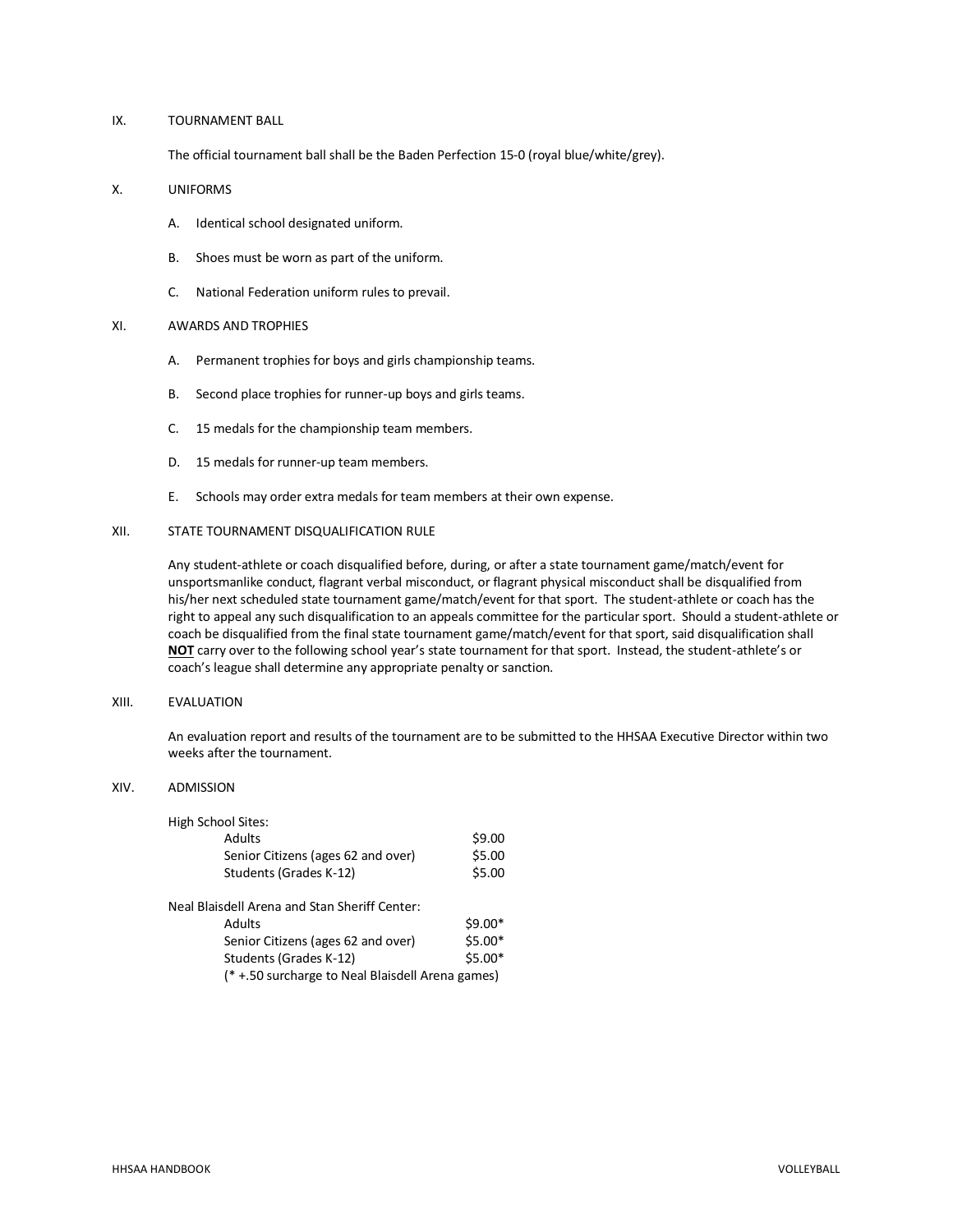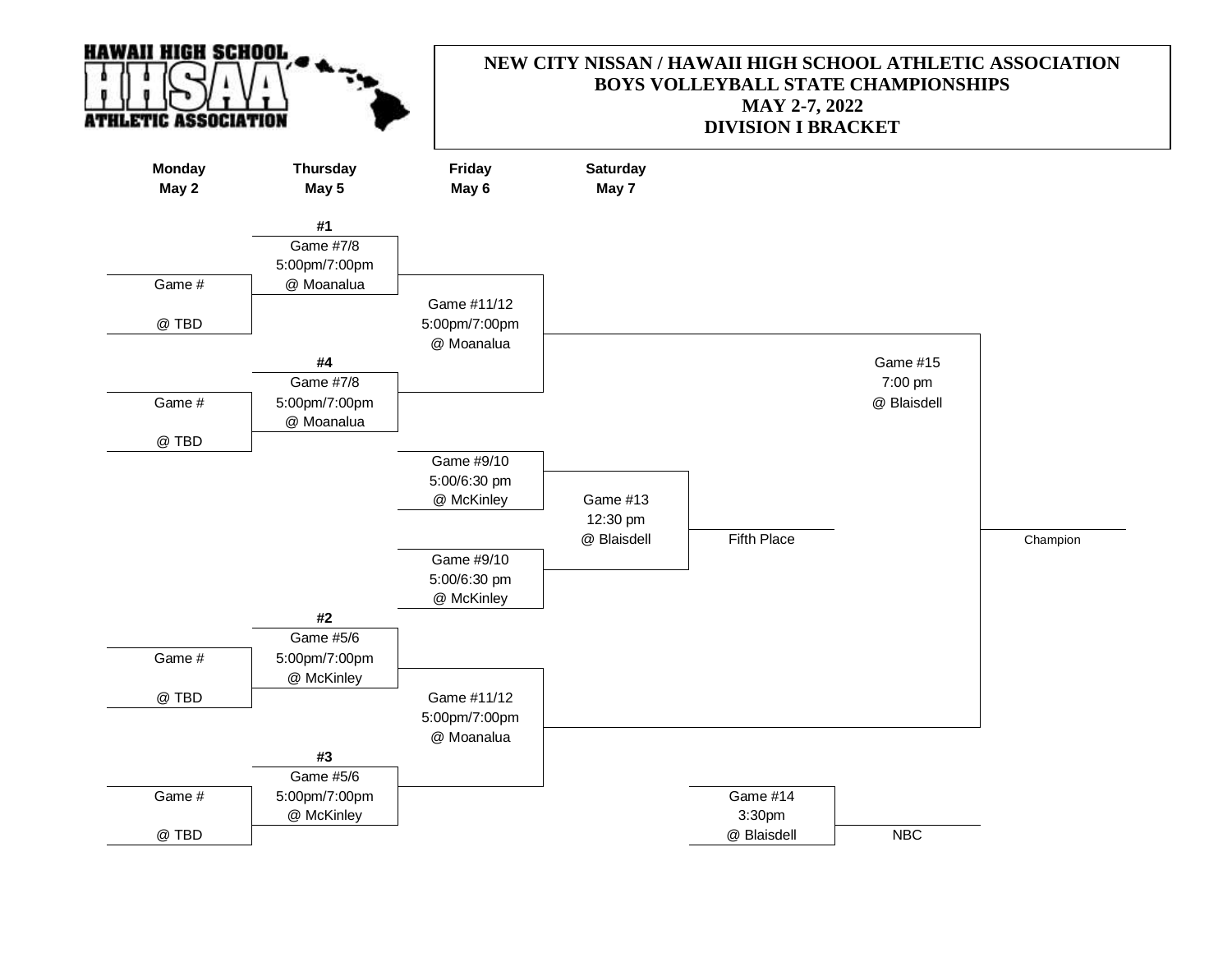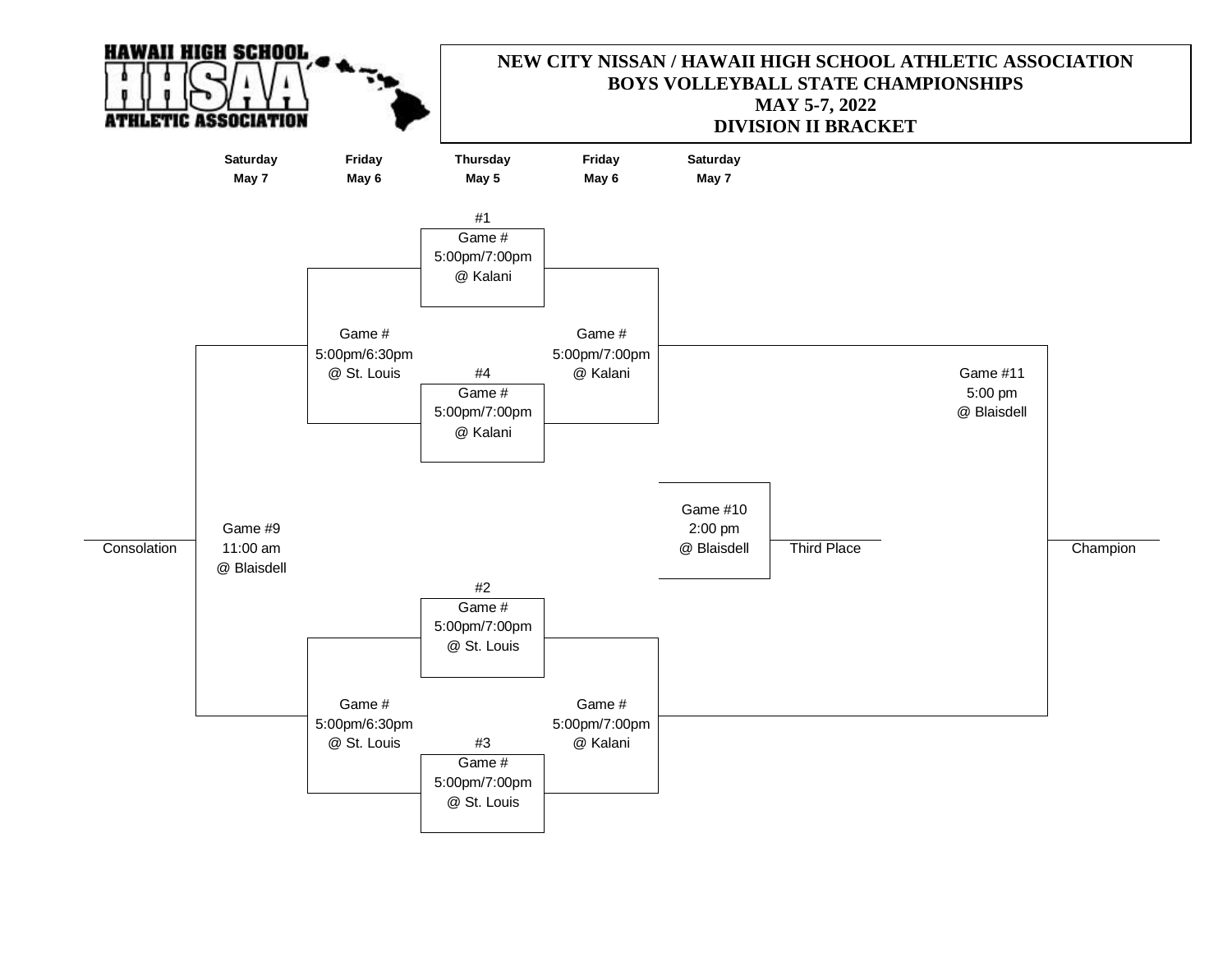

**Hawaii High School Athletic Association**

----------------------------------------------------------------------------------

- ⚫ P.O. BOX 11419 ⚫ HONOLULU, HAWAII 96828 ⚫ PHONE: (808) 800-4092
	- ⚫ www.sportshigh.com info@hhsaa.org ⚫

# **2022 NEW CITY NISSAN / HHSAA BOYS VOLLEYBALL SOUVENIR T-SHIRT PRE-ORDER FORM**

School requests to order the following sizes of the

souvenir T-shirts at \$20.00 per shirt.

| <b>Size</b>   | Quantity | <b>Price</b>                 | <b>Total</b> |
|---------------|----------|------------------------------|--------------|
| <b>Small</b>  |          | \$20.00                      |              |
| <b>Medium</b> |          | \$20.00                      |              |
| Large         |          | \$20.00                      |              |
| X-Large       |          | \$20.00                      |              |
| XX-Large      |          | \$20.00                      |              |
|               |          | <b>GRAND</b><br><b>TOTAL</b> |              |

Ē



 $\overline{\mathbf{u}}$ 

E-mail preorders to the HHSAA office at the contact information listed below. Checks payable to HHSAA may be brought to the site of team's first game. **Preorders must be paid in full by first day of the tournament or shirts will be released to the public for sale.**

# **DIVISION I & II:**

Russell Aoki HHSAA E-mail: aoki@hhsaa.org

| Daytime phone: |
|----------------|
| E-mail:        |